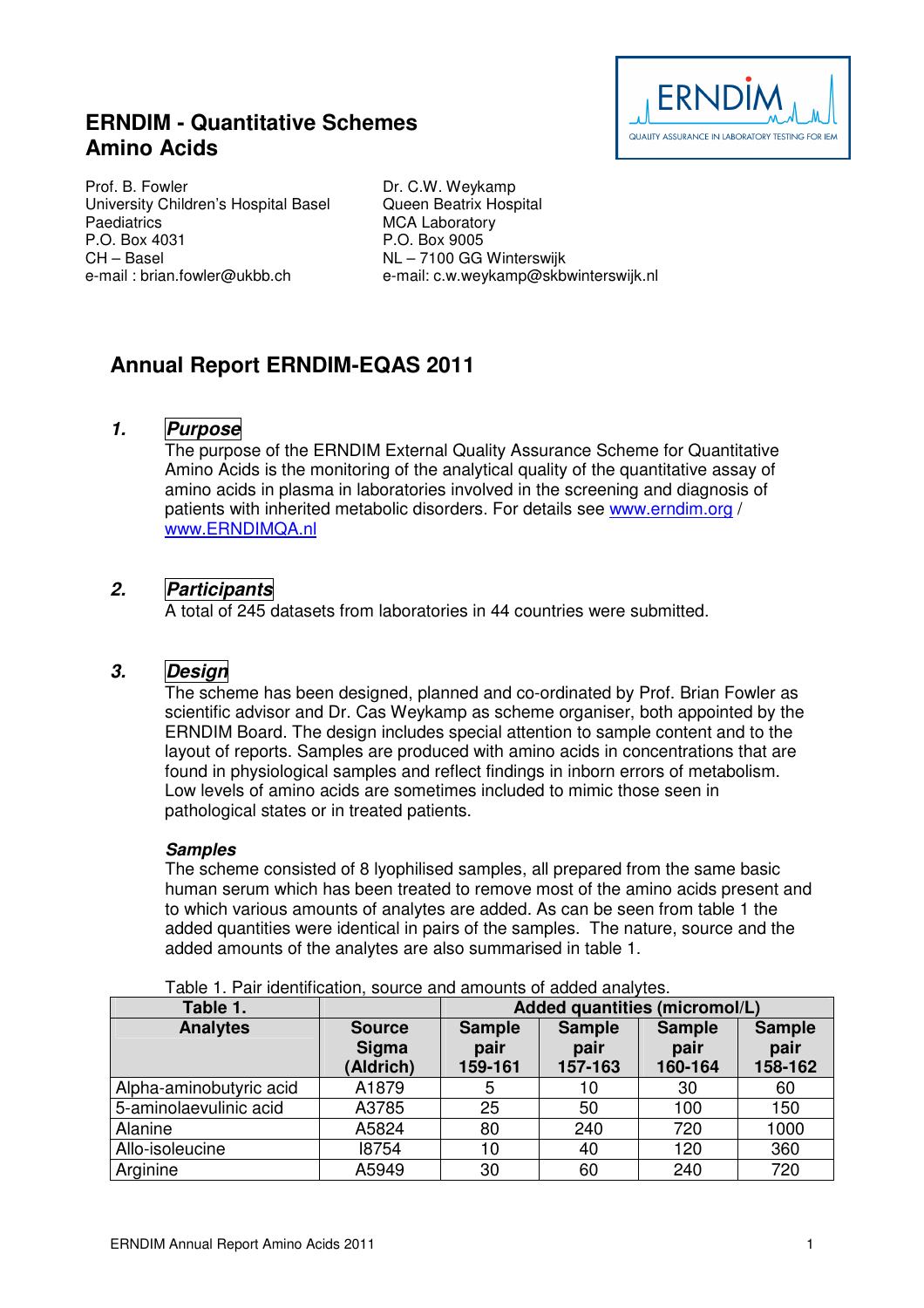| Asparagine          | A8824    | 25   | 200  | 100 | 50  |
|---------------------|----------|------|------|-----|-----|
| Aspartic acid       | A8949    | 15   | 100  | 50  | 25  |
| Aspartylglucosamine | A6681    | 8    | 20   | 40  | 60  |
| Citrulline          | C7629    | 10   | 25   | 200 | 800 |
| Cystine             | C8755    | 15   | 30   | 60  | 120 |
| Glutamic acid       | 128430)  | 25   | 250  | 100 | 50  |
| Glutamine           | (49419)  | 200  | 1200 | 800 | 400 |
| Glycine             | G7403    | 1080 | 180  | 360 | 720 |
| Histidine           | H8000    | 540  | 30   | 90  | 270 |
| Hydroxyproline      | H3656    | 180  | 30   | 60  | 90  |
| Isoleucine          | 17268    | 540  | 15   | 45  | 180 |
| Leucine             | L5652    | 320  | 960  | 40  | 80  |
| Lysine              | L5501    | 270  | 810  | 45  | 90  |
| Methionine          | (64319)  | 250  | 750  | 10  | 50  |
| Ornithine           | O2375    | 250  | 500  | 25  | 75  |
| Phenylalanine       | 78020)   | 400  | 1200 | 20  | 90  |
| Proline             | P8449    | 150  | 300  | 900 | 50  |
| Serine              | (107769) | 50   | 200  | 300 | 10  |
| Taurine             | 86329)   | 100  | 200  | 400 | 50  |
| Threonine           | T8534    | 360  | 180  | 60  | 30  |
| Tryptophan          | T9753    | 150  | 25   | 50  | 100 |
| Tyrosine            | (93829)  | 800  | 200  | 50  | 10  |
| Valine              | V0258    | 900  | 300  | 150 | 75  |

All amino acids used are of the highest purity commercially available.

#### **Reports**

All data-transfer, the submission of data as well as request and viewing of reports proceeded via the interactive website www.erndimqa.nl which can also be reached through the ERNDIM website (www.erndim.org).

An important characteristic of the website is that it supplies short-term and long-term reports.

**Short-term reports** on the eight individual specimens are available two weeks after the submission deadline and provide up-to-date information on analytical performance. Although it is technically possible to produce reports immediately there is a delay of 14 days to enable the scientific advisor to inspect the results and add comments to the report when appropriate.

The **annual long-term report** summarises the results of the whole year.

A second important characteristic of the website is the different levels of detail of results which allows individual laboratories the choice of fully detailed and/or summarised reports. The "Analyte in Detail" is the most detailed report and shows results of a specific analyte in a specific sample (thus for the 28 amino acids in the year 2011 cycle,  $8 \times 28 = 224$  such Analyte-in-Detail-reports can be requested). A more condensed report is the "Cycle Review" which summarises the performance of all analytes in a specific sample (8 such Cycle Reviews can be requested in 2011). The Annual Report summarizes all results giving an indication of overall performance for all analytes in all 8 samples (1 such Annual-Report can be requested in 2011). Depending on the responsibilities within the laboratory participants can choose to inspect the annual report (e.g. QC managers) or all (or part of) the 224 detailed reports (e.g. scientific staff).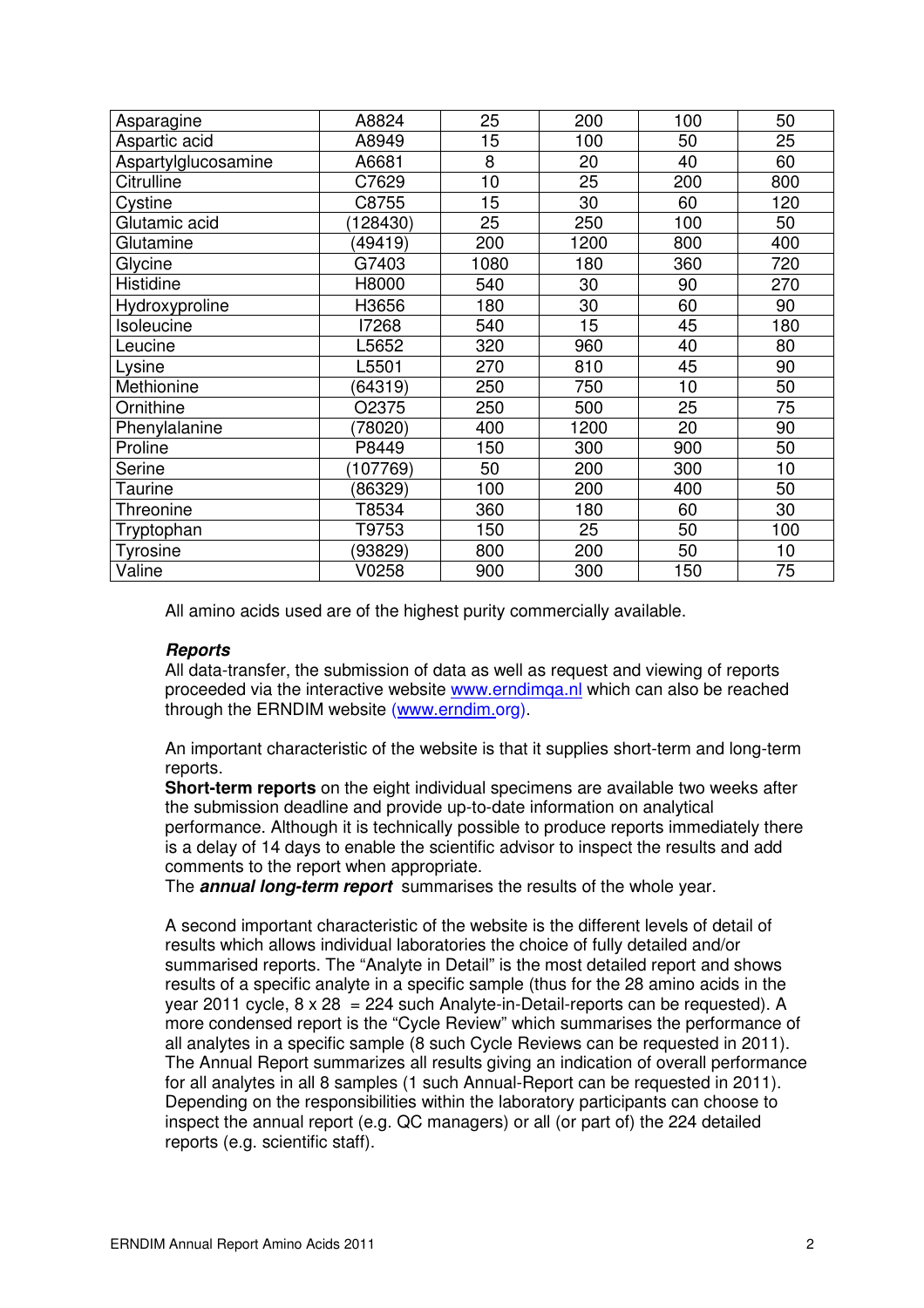| Analyte               | <b>Accuracy</b><br>(mean) |      | <b>Precision</b><br>(CV% duplicates) |       | <b>Linearity</b><br>(r)             |       | <b>Recovery</b><br>(%added analyte) |                 |              | Data all labs      |
|-----------------------|---------------------------|------|--------------------------------------|-------|-------------------------------------|-------|-------------------------------------|-----------------|--------------|--------------------|
|                       | Your Lab All labs         |      |                                      |       | Your Lab All labs Your Lab All labs |       | <b>Your Lab</b>                     | <b>All labs</b> | $\mathbf{a}$ | <b>Interlab</b> cv |
| 2-Aminobutyric acid   | 26.3                      | 25.2 | 1.7%                                 | 7.9%  | 0.998                               | 0.995 | 92%                                 | 92%             | 199          | 15.5%              |
| 5-Aminolevulinic acid | 80.6                      | 74.5 | 5.1%                                 | 7.6%  | 0.997                               | 0.993 | 101%                                | 95%             | 76           | 19.3%              |
| <b>Alanine</b>        | 502                       | 492  | 3.4%                                 | 4.7%  | 0.998                               | 0.998 | 97%                                 | 98%             | 242          | 9.10%              |
| Alloisoleucine        | 129                       | 124  | 3.3%                                 | 5.9%  | 0.999                               | 0.999 | 93%                                 | 93%             | 181          | 12.6%              |
| Arginine              | 262                       | 250  | 3.0%                                 | 4.9%  | 1,000                               | 0.999 | 98%                                 | 96%             | 237          | 10.3%              |
| Asparagine            | 96.2                      | 99.8 | 3.4%                                 | 7.8%  | 0.999                               | 0.994 | 100%                                | 107%            | 231          | 23.8%              |
| <b>Aspartic Acid</b>  | 41.7                      | 38.4 | 2.0%                                 | 7.6%  | 0.980                               | 0.981 | 77%                                 | 75%             | 238          | 20.0%              |
| Aspartyl glucosamine  | 31.3                      | 26.9 | 6.2%                                 | 10.4% | 0.997                               | 0.988 | 101%                                | 93%             | 55           | 38.6%              |
| Citrulline            | 252                       | 252  | 5.0%                                 | 5.5%  | 0.999                               | 0.999 | 93%                                 | 96%             | 233          | 12.1%              |
| Cystine:              | 41.6                      | 40.8 | 3.1%                                 | 6.8%  | 1,000                               | 0.997 | 74%                                 | 74%             | 217          | 12.4%              |
| <u>Glutamic acid</u>  | 114                       | 110  | 3.4%                                 | 6.2%  | 0.996                               | 0.996 | 94%                                 | 94%             | 241          | 11.8%              |
| Glutamine             | 563                       | 596  | 1.8%                                 | 6.2%  | 0.998                               | 0.996 | 88%                                 | 95%             | 234          | 11.0%              |
| Glycine               | 546                       | 562  | 1.9%                                 | 4.5%  | 1,000                               | 0.998 | 89%                                 | 95%             | 242          | 8.65%              |
| <b>Histidine</b>      | 213                       | 220  | 1.0%                                 | 5.6%  | 1,000                               | 0.998 | 92%                                 | 94%             | 238          | 10.2%              |
| Hydroxyproline        | 77.5                      | 87.6 | 15.6%                                | 7.2%  | 0.983                               | 0.995 | 86%                                 | 99%             | 203          | 11.3%              |
| Isoleucine            | 182                       | 174  | 1.4%                                 | 4.8%  | 1,000                               | 0.999 | 94%                                 | 88%             | 243          | 8.42%              |
| Leucine               | 326                       | 324  | 3.4%                                 | 4.4%  | 0.999                               | 0.999 | 91%                                 | 91%             | 242          | 8.94%              |

Example of an annual report

### **4. Discussion of Results in the Annual Report 2011**

In this part the results as seen in the annual report 2011 will be discussed. Please print out your annual report from the website when you follow the various aspects below and keep in mind that we only discuss the results of "all labs". It is your responsibility to inspect and interpret the results of your own laboratory.

### **4.1 Accuracy**

A first approach to evaluating your performance in terms of accuracy is comparison of your mean values for each amino acid in the eight samples with those of all labs. This is shown in the columns "Your Lab" and "All Labs" under the heading "Accuracy". For example for alanine the mean for all labs is 492 micromol/Liter, with which you can compare the mean of your lab.

#### **4.2 Recovery**

A second approach to describe accuracy is the percentage recovery of added analyte. In this approach the amounts of weighed quantities added to the samples are the assumed target values after adjustment for blank values. The correlation between weighed amounts (on the x-axis) and your measured quantities (on the y-axis) has been calculated. The slope of the resulting relation ( a in  $y = ax + b$ ) in this formula multiplied by 100% is your recovery of the added amounts. The outcome for your lab in comparison to the median outcome of all labs is shown in the column "Recovery". Lowest recovery is seen for the sulphur-containing amino acid cystine (74%) which is likely due to binding of this amino acid to protein.

#### **4.3 Precision**

Reproducibility is an important parameter for the analytical performance of a laboratory and is addressed in the schemes' design. Samples provided in pairs can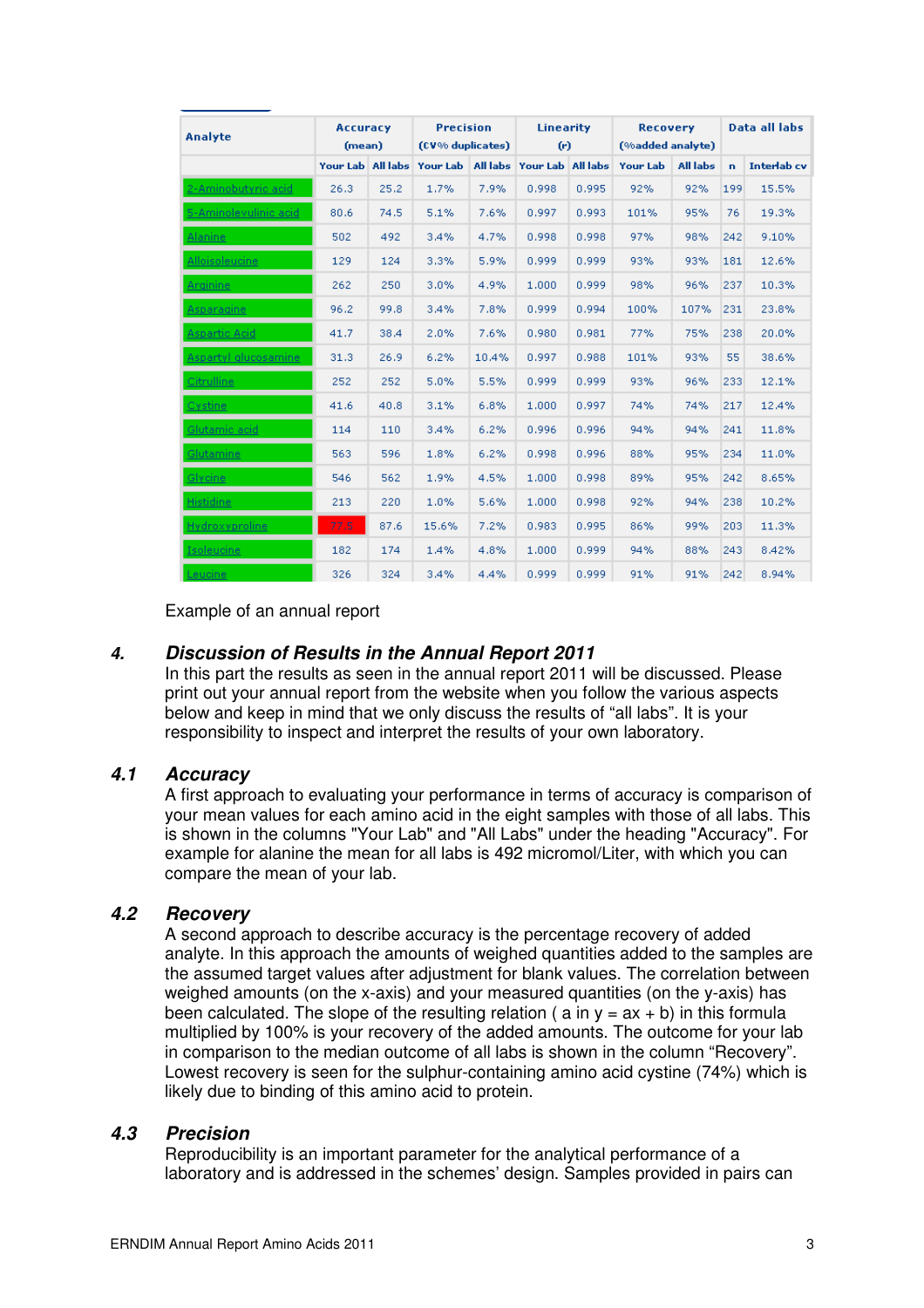be regarded as duplicates from which CVs can be calculated. The column "Precision" in the annual report shows your CVs for the respective amino acids in comparison to median values for all labs. The best median precision is observed for leucine (CV 4.5%).

#### **4.4 Linearity**

Linearity over the whole relevant analytical range is another important parameter for analytical quality and is also examined within the schemes. A comparison of the weighed quantities on the x-axis and your measured quantities on the y-axis allows calculation of the coefficient of regression (**r**). The column "Linearity" in the annual report shows your **r** values for the respective amino acids in comparison to the median **r** values for all labs. Ideally the **r** value is close to 1.000 and this is indeed observed for all amino acids; the best **r** value is seen for 12 amino acids (r = 0.999). It must be born in mind that only a limited concentration range is tested in this scheme.

#### **4.5 Interlab CV**

For comparison of amino acid levels for diagnosis and monitoring of treatment for one patient in different hospitals and for use of shared reference values it is essential to have a high degree of harmonization between results of laboratories. Part of the schemes' design is to monitor this by calculating the inter-laboratory CV. This, along with the number of laboratories that submitted results is shown in the column "Data all labs" in the annual report. The interlab CV ranges widely from the best of 8.02% for valine to the worst of 38.6% for aspartylglucosamine.

#### **4.6 Number of Participating Labs and submitted results**

Of the 245 labs, 233 submitted sufficient results to allow complete evaluation of performance, 8 submitted insufficient results and 4 laboratories submitted no results. This is similar to that seen in 2010.

For 21 of the individual amino acids results were submitted by more than 220 labs (90%). Of the others, results were submitted by over 80% of labs for three and over 70% for two other amino acids. For 5-amino laevulinic acid only 76 laboratories (31%) and for aspartyl glucosamine only 55 (23%) of labs submitted results. With modern amino acid analysers employing ion-exchange chromatography a separation and quantitation of all the amino acids present in the distributed samples is possible. However one difficulty with the samples this year is the closeness of elution times of 5-amino laevulinic acid and phenylalanine in ion-exchange systems. This can be overcome by running a special programme for separation of 5-amino laevulinic acid. It is reflected in the higher than usual interlab CV for phenylalanine.

Even with those amino acids present at concentrations close to the limit of detection in the basal sample these should be easily measurable in those samples with additions. As in 2010 results suggested that some laboratories experienced difficulties in the separation of cystine and saccharopine.

There has been confusion on the nomenclature of methylhistidines. Thus histidine-3 methyl has the CAS-number 368-16-1 and will be included in 2012 samples whereas the previously included "methyl-histidine that was included has the CAS-number 332- 80-9

#### **4.7 Interrelationships between quality parameters**

The various parameters described above often have an interrelationship: usually more than one parameter points in the same direction towards either good or bad analytical performance.

For example for alanine all parameters indicate good performance: precision  $(CV =$ 4.7%), linearity ( $r = 0.998$ ), recovery (98%) and interlab dispersion (interlab CV 9.1%)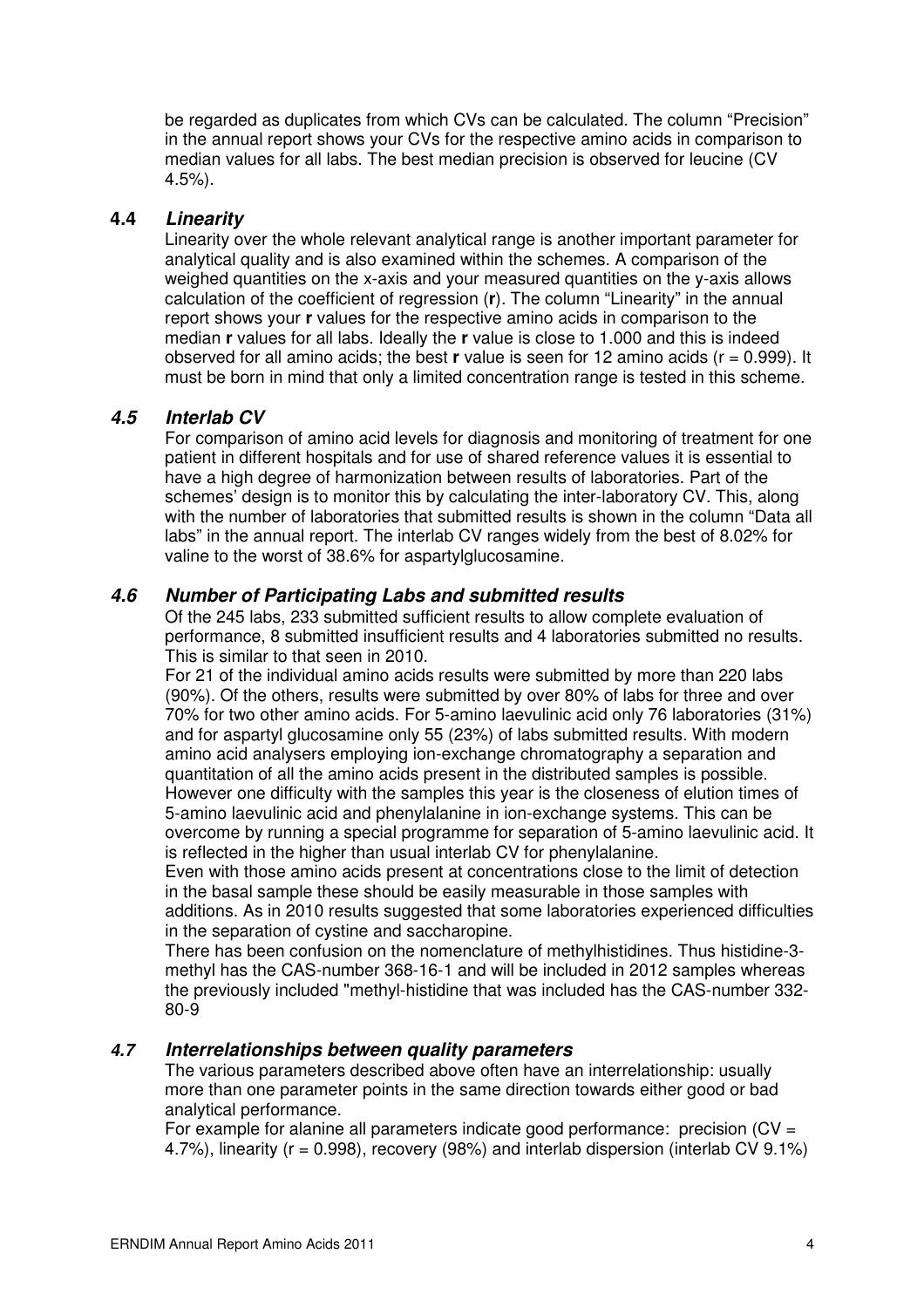and many labs (242) submitted results. The opposite is seen for aspartyl glucosamine.

#### **4.8 Your performance: red and green flags**

After some years of discussion and planning a system to judge performance of individual laboratories was implemented in January 2009. In the annual report of an individual laboratory red flags indicate poor performance for accuracy, precision, linearity and recovery. Amino acids with satisfactory performance for at least three of the four parameters (thus no or only one red flag or no result) receive a green flag. Thus a green flag indicates satisfactory performance for analysis of that particular amino acid while a red flag indicates that your laboratory has failed to attain satisfactory performance. Criteria for red flags can be found in the general information on the website (general information; interactive website, explanation annual report).

### **4.9 Poor Performance Policy**

A wide dispersion in the overall performance of individual laboratories is evident. Table 2 shows the percentage of red flags observed. 16% of the laboratories have no red flag at all and thus have attained excellent overall performance. In contrast, at the other extreme there are also 3% of laboratories with more than 25% red flags. Following intensive discussion within the ERNDIM board and Scientific Advisory Board (SAB) and taking into account feedback from participants we have been able to agree on a harmonised scoring system for the various branches of the Diagnostic Proficiency schemes and qualitative schemes. We have also tested a scoring system for the quantitative schemes as described in our Newsletter of Spring 2009. In parallel to this the SAB has agreed levels of adequate performance for all the schemes and these will be re-evaluated annually. The scoring systems have been carefully evaluated by members of the SAB and have been applied to assess performance in our schemes from 2007 onwards. The ERNDIM Board has decided that the Scientific Advisor will judge the performance of the individual laboratories based on these levels of satisfactory performance and issue a letter of advice of failure to achieve satisfactory performance to those laboratories which do not achieve satisfactory performance. The letter is intended to instigate dialogue between the EQA scheme organiser and the participating laboratory in order to solve any particular analytical problems in order to improve quality of performance of labs in the pursuit of our overall aim to improve quality of diagnostic services in this field.

| % Red Flags seen<br>in Annual Report | <b>Percentage Labs</b><br>In this Category | <b>Cumulative Percentage</b><br><b>Of Labs</b> |
|--------------------------------------|--------------------------------------------|------------------------------------------------|
| >25%                                 | 3%                                         | 3%                                             |
| $20 - 25%$                           | 2%                                         | 5%                                             |
| $15 - 20%$                           | 7%                                         | 12%                                            |
| $10 - 15%$                           | 10%                                        | 22%                                            |
| $5 - 10%$                            | 19%                                        | 41%                                            |
| $0 - 5%$                             | 43%                                        | 84%                                            |
| $0\%$                                | 16%                                        | 100%                                           |

#### Table 2. Percentage Red Flags

Performance is also related to experience. Table 3 shows the number of labs with a poor and an excellent performance in relation to the time they have participated in ERNDIM schemes: labs with the longest history of participation (ERNDIM number <100) and labs with the shortest history of participation (ERNDIM number >300).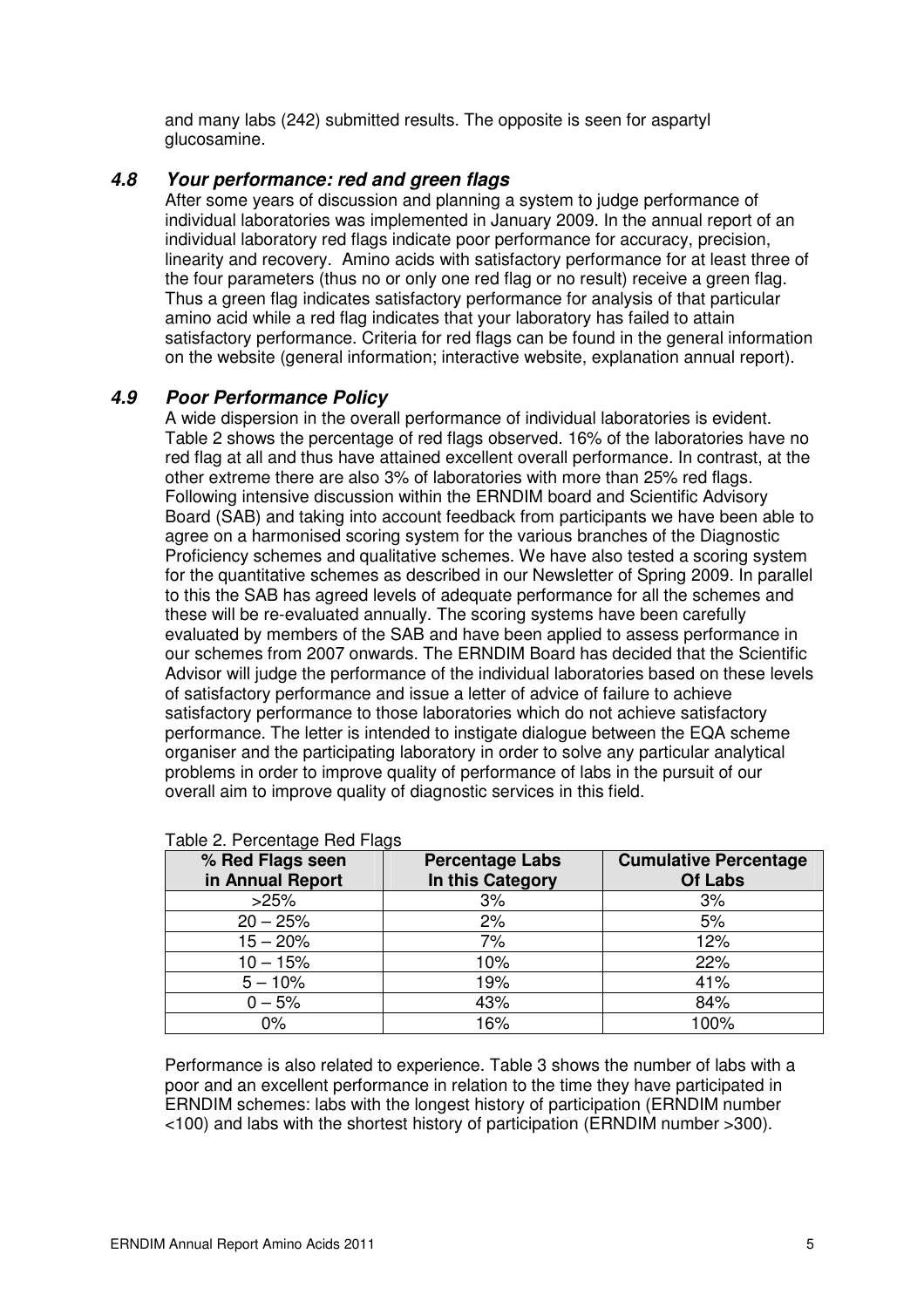| <b>ERNDIM History</b>             | <b>Number of Labs with</b><br><b>Poor Performance</b><br>Score >15% red flags | <b>Number of Labs with</b><br><b>Excellent Performance</b><br>Score 0% red flags |
|-----------------------------------|-------------------------------------------------------------------------------|----------------------------------------------------------------------------------|
| Long History<br>(Lab code < 100)  |                                                                               | 18                                                                               |
| Short History<br>(Lab code > 300) |                                                                               |                                                                                  |

Table 3. Performance in relation to length of ERNDIM history

Poor and excellent performance is seen in both groups but the prevalence of excellent performance is 6 times higher in the longer standing participants whereas the prevalence of poor performance is 3 times higher in the more recent subscribers. This provides good evidence that participation in EQA does indeed improve performance and reinforces the educational role of ERNDIM.

#### **4.10 Certificates**

As for other schemes the performance as it is indicated by the red/green flags in the individual laboratories annual report is summarised in the new style of annual participation certificate. The certificate lists the total number of amino acids in the scheme, the number for which results have been submitted and the number for which satisfactory performance has been achieved. It is important to bear in mind that the certificate has to be backed up by the individual annual report in the case of internal or external auditing.

# **5. Summary of performance**

#### **General comments**

First, the results obtained this year agree fairly well with those expected. Second, some discrepancies with calculated recoveries are evident for a few amino acids with low values for cystine (due to the known binding to protein and conversion to cysteine-homocysteine mixed disulphide).

#### **Quantitative comparisons**

The overall performance evaluated by comparing precision (within lab variation) versus interlab variation for each amino acid reveals three main groups. There are twenty amino acids with good precision and interlab CVs of 12% or below. Four amino acids show interlab CVs of about 12 – 15% with precison below 10% and there is a third group of four amino acids with clearly poor performance, shown here as interlab CV above 20%. This is very similar to performance in 2010. Taking all parameters into account there is a large group of well-established amino acids (about 20) for which there is good overall performance indicated by satisfactory values for all five analytical quality parameters. That is satisfactory precision and interlab CV, linearity exceeding 0.9, recovery between 90 and 110% and a high percentage of submitted results. Performance for the remaining amino acids is less satisfactory as indicated mostly by more than one analytical quality parameter. Improvement of quality for these analytes needs to be achieved by either better precision within the labs and/or improved standardization as referred to above (4.6).

#### **Educational Effect of ERNDIM**

Longer participation in ERNDIM schemes clearly seems to contribute to improved performance. This is probably due to the learning/educational effect of EQA as provided by ERNDIM.